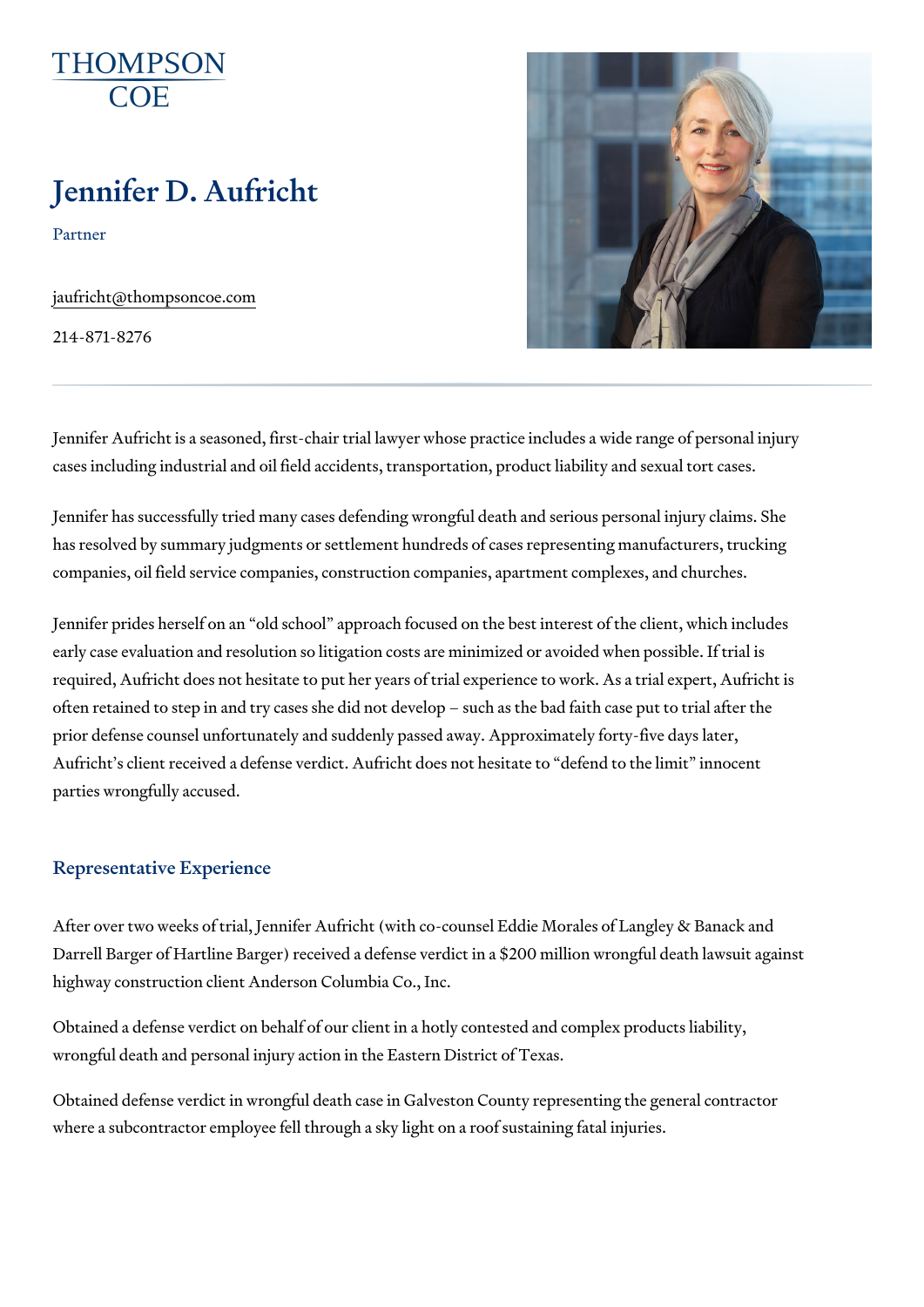Obtained defense verdict, putting fault on Plaintiff, for auto component su related traumatic brain injury case.

Obtained numerous summary judgments for religious organizations in sexual

Settled highly publicized multi-million dollar food contamination case during distribution company.

Won a defense verdict for Fortune 500 Company in multi-million dollar dea from pipeline construction accident.

Took over case after adverse verdict against insurance carrier and obtaine multi-million dollar worker s compensation bad faith suit.

Obtained defense verdict, placing 100% responsibility for infant s death or liability case against baby crib manufacturer.

## Awards & Recognition

#### THE BEST LAWYERS IN AMERICA

Listed for Personal Injury Litigation - Defendants, Product Liability Litigat 2021-2022

#### TEXAS SUPER LAWYER

Listed for Personal Injury - General: Defense 2018-2021

# Related Services

[General Liability/Catas](https://www.thompsoncoe.com/people/jennifer-d-aufricht/)trophic Injury

[Health](https://www.thompsoncoe.com/people/jennifer-d-aufricht/) Care

[Products Liability &](https://www.thompsoncoe.com/people/jennifer-d-aufricht/) Mass Torts

[Professional](https://www.thompsoncoe.com/people/jennifer-d-aufricht/) Liability

### Publications & Speaking Engagements

Social Networking Your New BFF UDLA Annual Meeting, Salt Lake City, Utah September 22, 2011